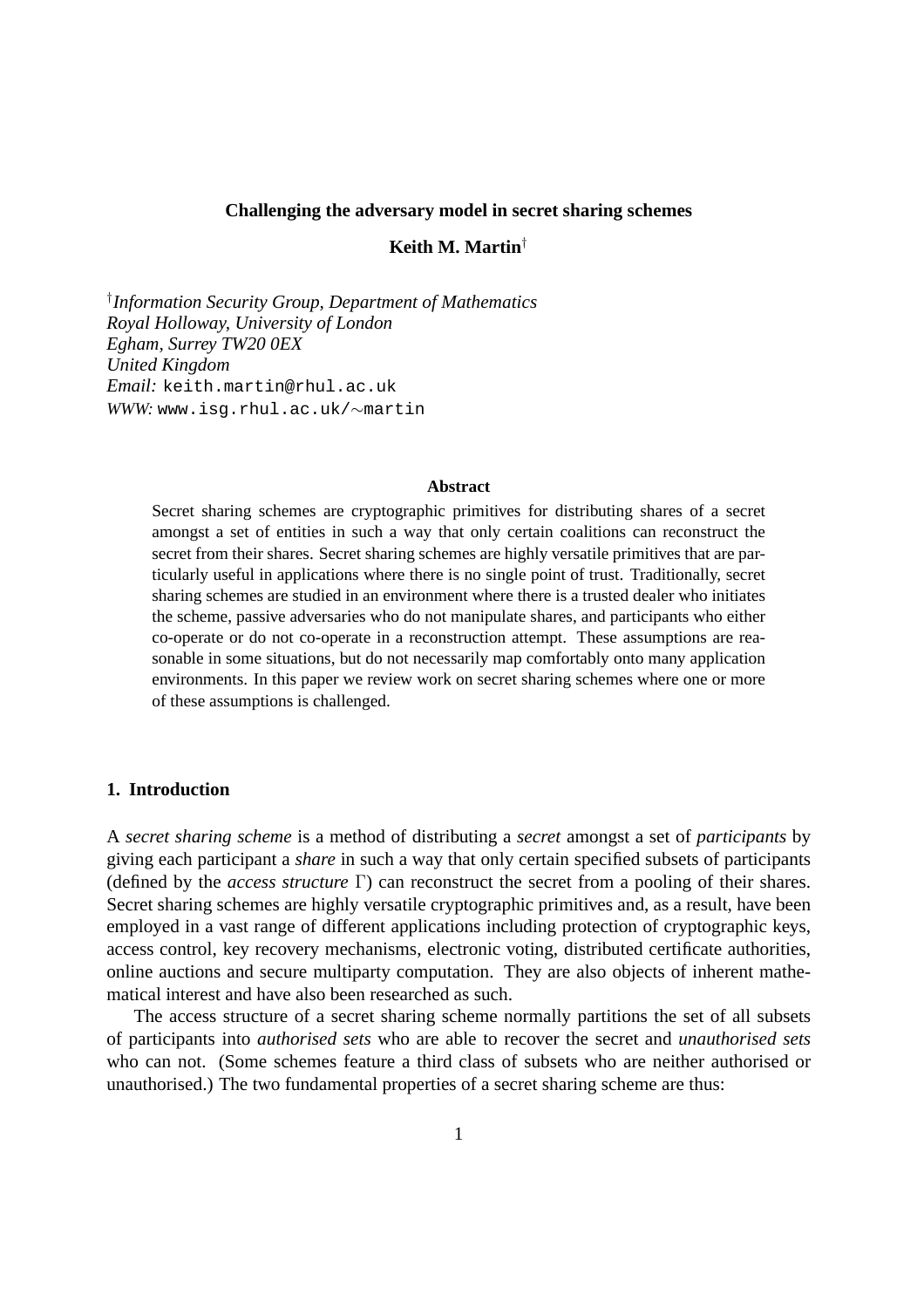- 1. *Privacy*: Unauthorised subsets of participants should be prevented from learning the secret.
- 2. *Recoverability*: Authorised subsets of participants should be able to recover the secret by pooling their shares.

Secret sharing schemes also involve two functionalities that are, in many cases, carried out by a dedicated entity. The *dealer* is normally responsible for generating system parameters, generating the secret, creating initial shares and sending initial shares to participants. The *combiner* is responsible for pooling shares and reconstructing the secret. The dealer is normally a fully trusted third party, while the combiner is often left unspecified (but can be a third party or even one of the participants).

Most secret sharing schemes feature a *monotone* access structure Γ, which has the property that if  $A \in \Gamma$  then all supersets A' of A are also in  $\Gamma$ . Where the access structure consists of all subsets of n participants of at least size  $k$ , the secret sharing scheme is normally referred to as a (k, n)*-threshold scheme*.

This article is not intended to be a tutorial on secret sharing schemes (although we provide a very basic primer). We recommend established review articles such as [37] for a more detailed mathematical treatment of the basics. The purpose of this article is to present an overview of research in one area of secret sharing, namely secret sharing under different adversarial models. We will explain these different adversarial models and provide pointers to the extensive literature on this subject, so that interested researchers can pursue this topic in greater detail.

The organisation of the remainder of the article is as follows. In Section 2, we present the "traditional" model for secret sharing schemes. In Section 3, we note the limitations of the traditional adversarial model. In the remaining sections, we review research results for a number of different adversarial models and discuss the extent to which these, at least in part, overcome the limitations of the traditional case.

#### **2. Traditional secret sharing**

Traditionally, secret sharing schemes have been studied in an *information-theoretic* security model, where the security is independent of the computing capabilities of an adversary. This can however be relaxed and some schemes have been defined for *computationally secure* models where the scheme relies on the difficulty of a mathematical problem. The information-theoretic security model permits a notion of *perfect* privacy. In a *perfect* secret sharing scheme, unauthorised sets do not learn any information about the security via their shares.

The most famous perfect secret sharing scheme is the  $(k, n)$ -threshold scheme first proposed by Shamir in 1979 and hereafter referred to as a *Shamir* threshold scheme [35]. The idea behind this construction is simple and elegant. A Shamir  $(k, n)$ -threshold scheme is defined over  $\mathbb{Z}_p$ . Each participant  $P_i$  is associated with a unique non-zero  $x_i$  (which is not secret). If the secret is s, the dealer randomly chooses a polynomial  $f(x)$  of degree at most  $k - 1$  defined over  $\mathbb{Z}_p$ such that  $f(0) = s$ . The dealer then securely issues participant  $P_i$  with share  $f(x_i)$ . The Shamir scheme has perfect privacy since knowledge of  $k - 1$  shares does not leak any information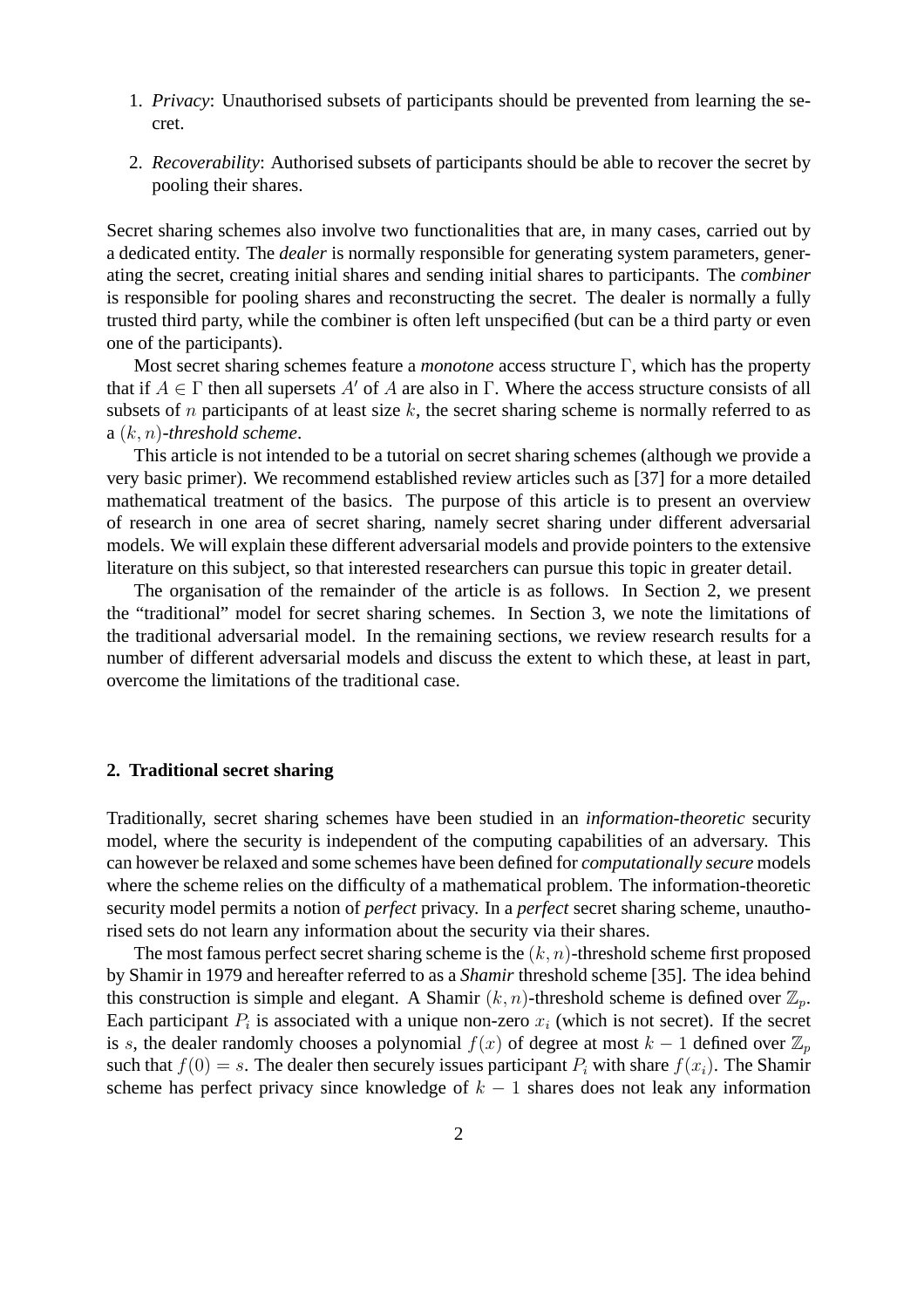about the secret s. It also has recoverability since any k participants can interpolate their shares to recover the polynomial  $f(x)$  and hence the secret s.

There are numerous equivalent ways of modelling a general information-theoretically secure secret sharing scheme:

- **Information theory**: By representing entities as probability distributions and making statements about conditional entropy [15].
- **Combinatorially**: By defining a matrix of possible distribution rules [37].
- **Algorithmically**: As two algorithms *Share* and *Reconstruct* and defining related properties.

The information theory model is useful because it can be effectively used to prove results about the amount of information that needs to be stored by participants in a secret sharing scheme. The most well-known result of this type is that in a perfect secret sharing scheme each participant needs to store at least the amount of information that it takes to represent the secret. This leads naturally to notions of secret sharing scheme efficiency. The *information rate* of a secret sharing scheme is the ratio of the "size" of the secret over the "size" of the largest share. Schemes where this rate is precisely one are optimal in this regard and referred to as *ideal*.

The combinatorial secret sharing model is useful because it can be used to classify certain types of secret sharing scheme in the rich language of combinatorial mathematics. For example, ideal threshold schemes are known to be equivalent to a number of well-studied combinatorial objects that include *orthogonal arrays* and *maximum distance separable codes* [23].

The most studied examples of perfect secret sharing schemes for general monotone access structures are *linear* secret sharing schemes. They are so-named because the secret can be computed as a linear combination of any set of authorised shares. Linear secret sharing schemes can be equivalently defined in terms of vector spaces [7], projective geometries [24], error correcting codes [42] or monotone span programs [25]. A Shamir threshold scheme is an example of a linear secret sharing scheme.

## **3. Changing the adversary model**

The traditional secret sharing model makes the following important assumptions about the potentially malicious behaviour of entities involved in the scheme (this behaviour is typically modelled by the idea of an *adversary*):

- *Trusted dealer*: An adversary cannot corrupt the dealer, who is fully trusted.
- *Passive*: An adversary can capture shares, but otherwise the protocol is executed correctly and shares are not corrupted.
- *Polarised participants*: Participants are either completely honest (follow the protocol) or completely malicious (they have been captured by an adversary who will attempt to subvert the protocol).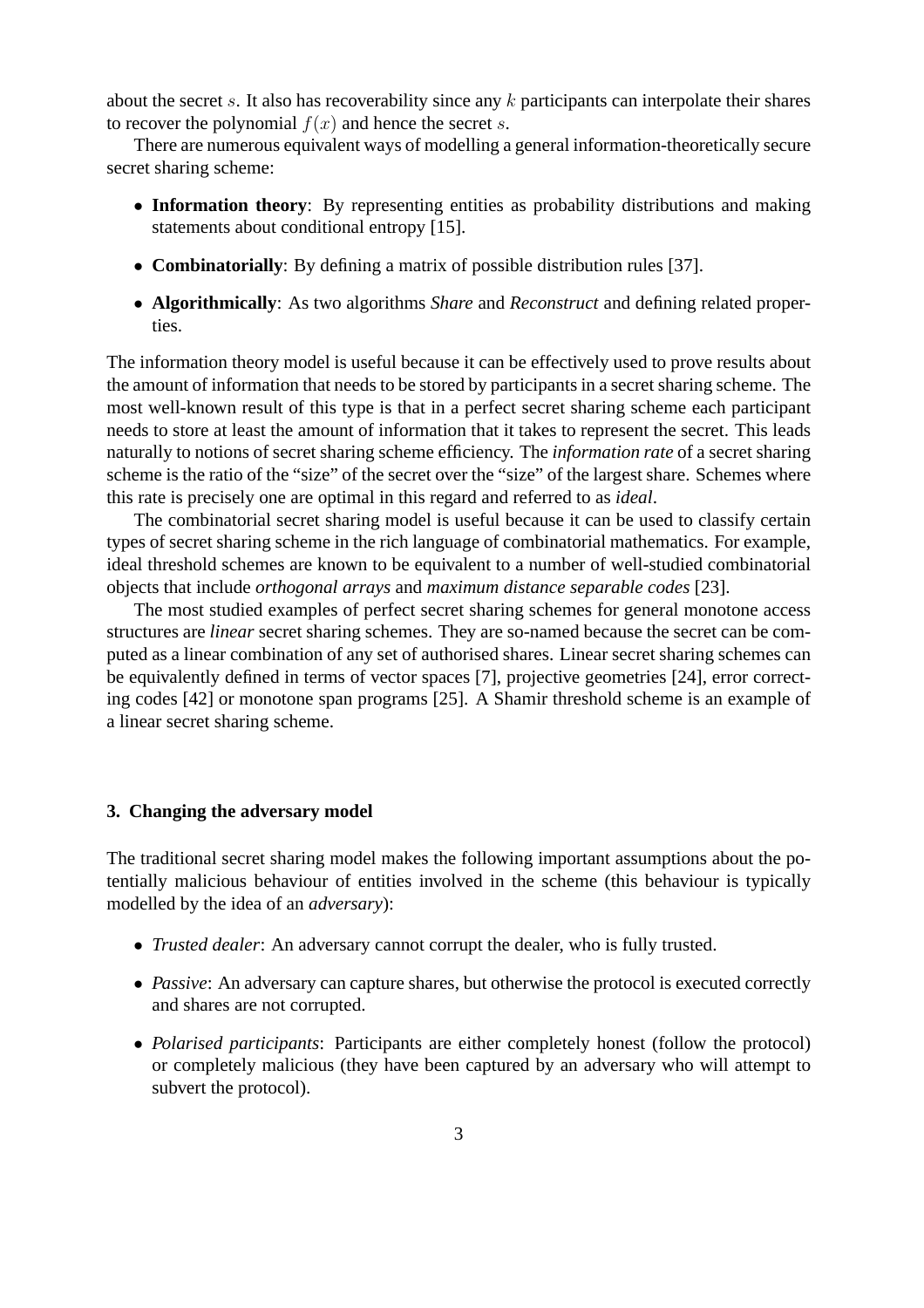|                                  |          | Honest users   | Honest users         | Adversary      |
|----------------------------------|----------|----------------|----------------------|----------------|
|                                  | Section  | learn secret?  | alerted to cheating? | learns secret? |
| Robust schemes                   | Sec.4    | Yes            | Sometimes            | Yes            |
| Cheater detection                | Sec. 5.1 | N <sub>0</sub> | Yes                  | Yes            |
| Cheater identification           | Sec. 5.2 | N <sub>0</sub> | Yes                  | Yes            |
| Almost robust (fairness) schemes | Sec. $6$ | Sometimes      | Yes                  | Sometimes      |
| Cheating immune                  | Sec. $7$ | N <sub>0</sub> | N <sub>0</sub>       | N <sub>0</sub> |

Table 1: Properties of schemes with respect to Tompa and Woll undesirable consequences

These assumptions are reasonable in some situations, but do not necessarily map comfortably onto many application environments. In particular, they fall short of some of the high security demands placed on computationally secure cryptographic primitives that are modelled using provable security. A substantial amount of recent work on secret sharing schemes has been devoted to looking at the problem of secret sharing in situations where one or more of these assumptions is challenged. In particular, most of this work involves *active* adversaries, who are able to take full control of participants and corrupt their shares.

#### **3.1. The Tompa and Woll attack**

The first challenge to this traditional secret sharing adversary model was a paper by Tompa and Woll [41] which showed how an active adversary can exploit the Shamir threshold scheme (in fact, this type of attack can be extended to any linear secret sharing scheme). They assessed the impact of an active adversary who takes the form of a participant who maliciously submits a false share during a reconstruction attempt. In other words, some participant  $P_i$  submits a false share  $\lambda_i$  instead of a correct share  $f(x_i)$ . This attack has several undesirable consequences:

- 1. it prevents the honest participants from learning the correct secret;
- 2. it fails to alert the other participants that they have not reconstructed the correct secret;
- 3. it allows the adversary to learn the correct secret (by exploiting knowledge of  $f(x_i) \lambda_i$ ).

In the next sections, we review a number of different proposals for overcoming the consequences of the Tompa and Woll attack. Table 3.1 indicates which of these consequences are addressed by which types of scheme.

### **3.2. Issues arising from new adversarial models**

Changing the adversarial model (in particular moving from passive to active adversaries) for secret sharing scheme raises a number of issues that are not apparent in the traditional model.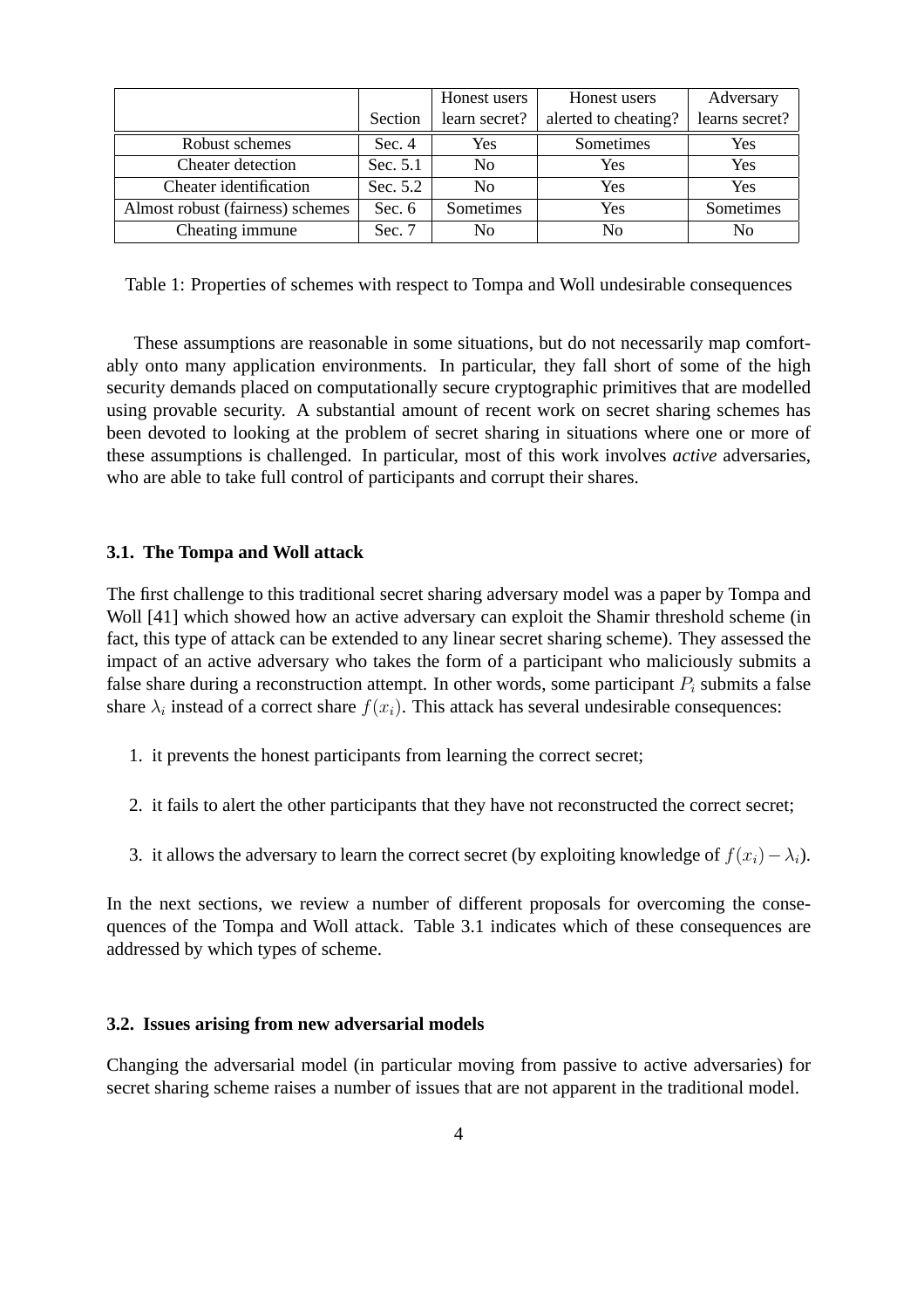## 3.2.1. WHO RECONSTRUCTS SHARES?

The recoverability property of a traditional secret sharing scheme simply states that in the presence of a set of shares corresponding to an authorised set it will be possible to reconstruct the secret. It does not place demands on precisely *who* will perform this reconstruction. This is normally assumed either to be one of the participants themselves or a third party entity (which could correspond to the participants collectively reconstructing the secret themselves "in the open"). The difference is often abstracted away by referring to a *combiner*, who could be either of these.

If, however, we change the traditional adversarial model to consider adversaries who can corrupt shares, then the identity of the combiner becomes important. This is because if the combiner is a participant then (assuming a trusted dealer) they will always know at least one valid share, whereas if the combiner is a third party entity then they will not. In [3], these two cases are referred to as recovery by an *uncorrupted player* or by an *external party*.

#### 3.2.2. ARE SHARES REVEALED DURING RECONSTRUCTION?

Likewise, in the traditional secret sharing model the issue of whether shares are revealed to the participants during a reconstruction attempt is not explicitly addressed. When considering more adventurous adversaries, it can be important to distinguish between *open reconstructions*, where shares are revealed, and *closed reconstructions*, where they are not. Note that a reconstruction can be open or closed, regardless of who is playing the role of the combiner.

#### 3.2.3. ARE ADVERSARIES STATIC OR DYNAMIC?

The traditional secret sharing scheme model does not explain *how an adversary might behave* but only the consequences of the adversary gaining knowledge of sets of shares. If we move to more general adversarial settings, then it can become important to distinguish between the *static adversary* case where the adversary captures a particular fixed set of participants (shares), and the *dynamic adversary* case where the adversary can choose which participants to capture one by one, as it learns their shares.

## 3.2.4. WHAT ARE THE GOALS OF AN ADVERSARY?

With respect to privacy, in all secret sharing schemes an adversary wishes to learn information about the secret, perhaps through learning information about shares. However with respect to recoverability, the goals of different types of secret sharing schemes vary quite subtly. In the traditional model, the passive adversary can only engage in share capture and hence they can only try to prevent reconstruction of the secret through withholding shares. For each of the different types of secret sharing schemes, we will begin by identifying the main recoverability goals of an adversary.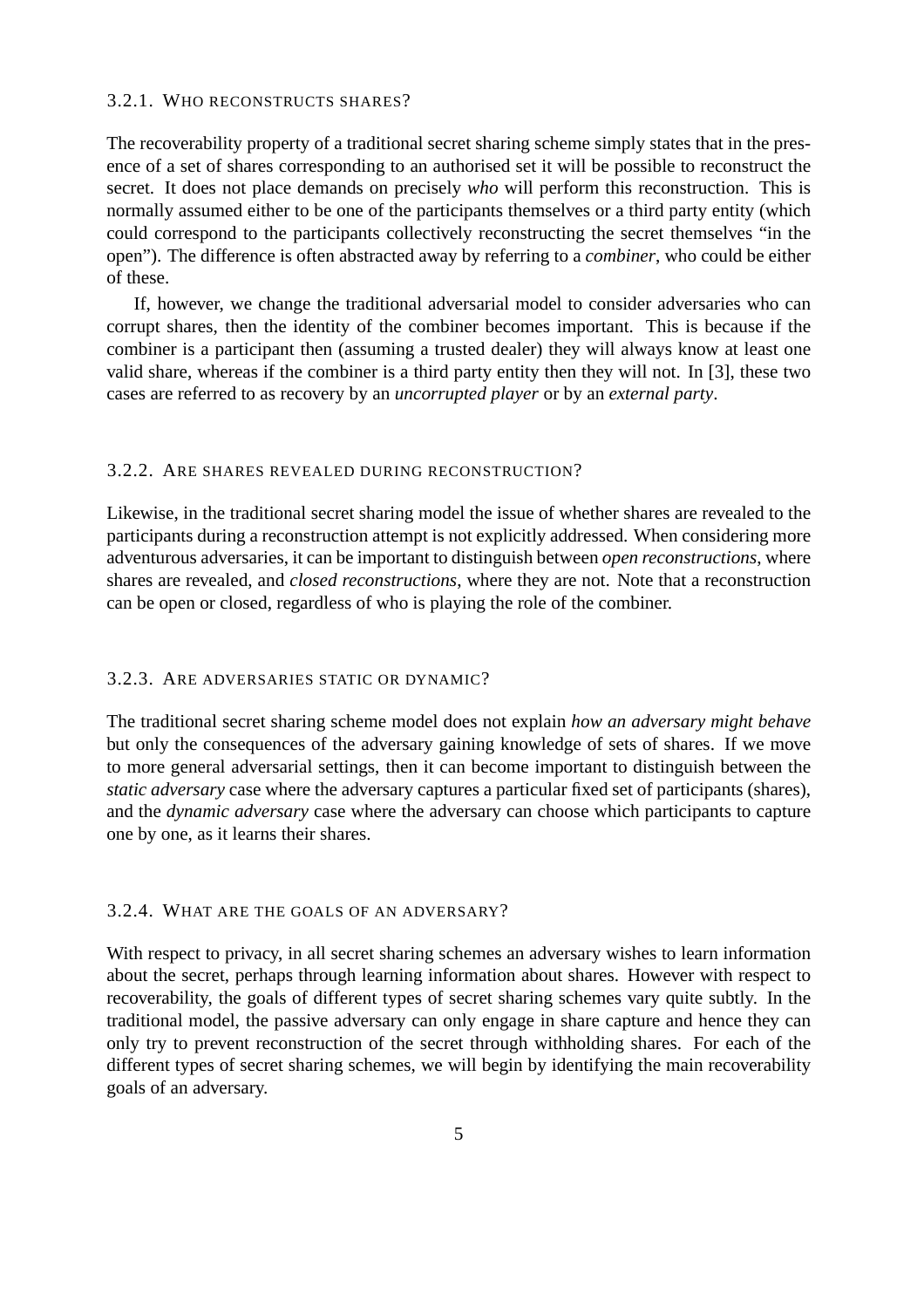# **4. Robust secret sharing schemes**

*Robust secret sharing* is a term that is commonly used to describe schemes where, even if some participants submit incorrect shares, the correct secret can still be recovered.

# **4.1. Bellare and Rogaway's classification**

Bellare and Rogaway [3] observed that the idea of robust secret sharing had been studied within a number of different models. They thus proposed a unifying framework for secret sharing schemes that maintain a trusted dealer and polarised participants, but for which the share capture only assumption can be relaxed.

This framework identifies three different meaningful levels of privacy (we omit their fourth category of *no privacy*):

- *Perfect* (*PSS*): no information is revealed about the secret, independent of the computing power of an adversary (the traditional notion of privacy);
- *Statistical* (*SSS*): a small amount of information is potentially revealed about the secret, independent of the computing power of an adversary (this corresponds to the traditional secret sharing scheme model when a scheme is not perfect);
- *Computational* (*CSS*): the secret is protected from an adversary with "reasonable" computing resources (computationally secure schemes).

The framework further identifies nine different levels of recoverability. These are identified by specifying:

- The extent to which an adversary can prevent an authorised set of honest participants from reconstructing the secret. This can either be:
	- **–** *PR*: an authorised set of honest participants cannot be prevented from reconstructing the secret, independent of the computing power of an adversary (which is the case in the traditional notion of recoverability);
	- **–** *SR*: an authorised set of honest participants can only be prevented from reconstructing the secret with a small probability, independent of the computing power of an adversary;
	- **–** *CR*: an authorised set of honest participants can reconstruct the secret in the presence of an adversary with "reasonable" computing resources.
- The extent to which an adversary can corrupt shares. Adversaries can either be classified as:
	- **–** *Erasure* (*0*): an adversary cannot corrupt shares (only view them and prevent them being used in a reconstruction attempt, which is the case in the traditional notion of recoverability);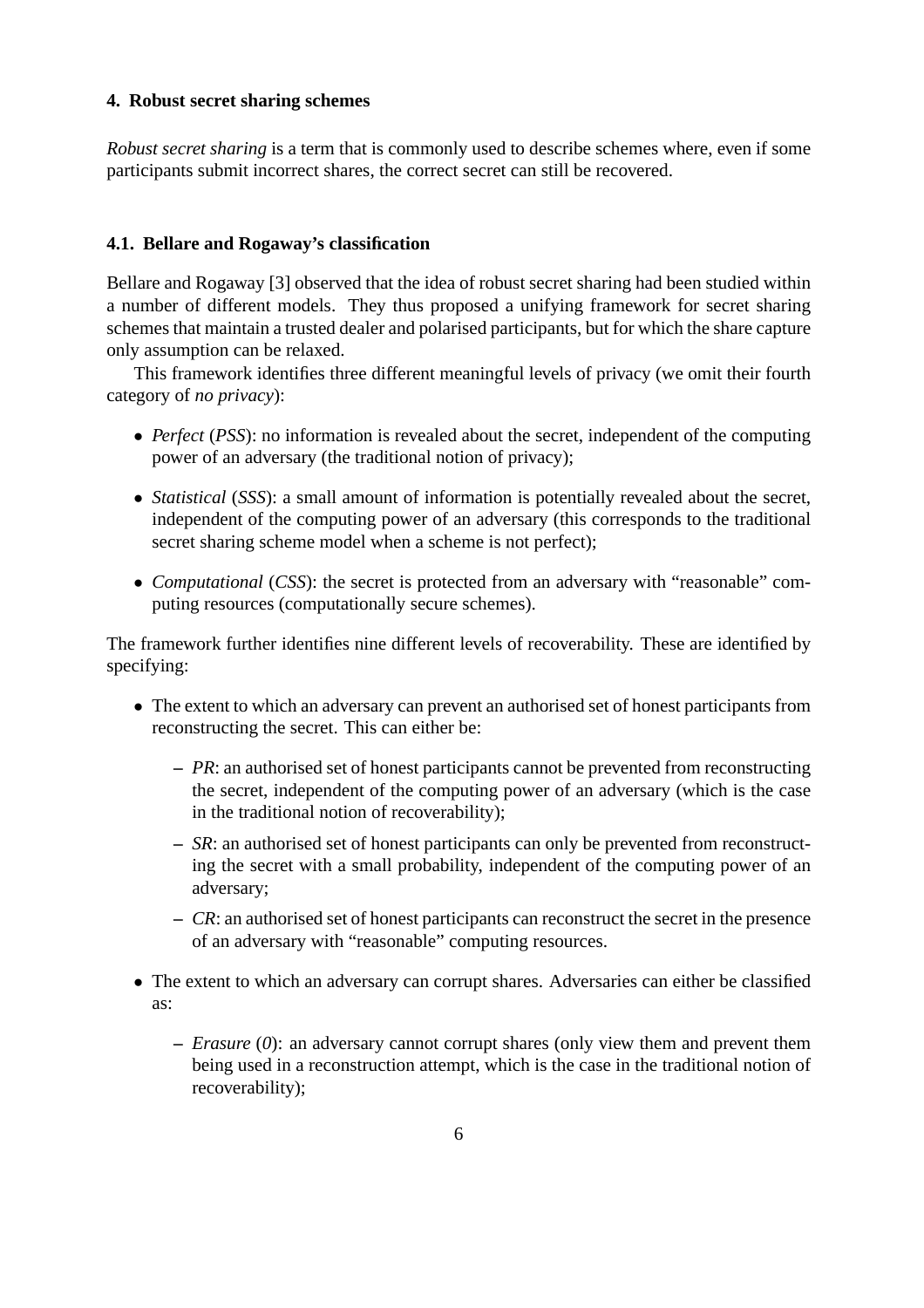- **–** *Recoverability-1* (*1*): an adversary can corrupt all shares except one (this corresponds to the case where the combiner is an honest participant - see Section 3.2.1);
- **–** *Recoverability* (*2*): an adversary can corrupt all shares (this corresponds to the case where the combiner is a third party - see Section 3.2.1).

Note that erasure and recoverability-1 adversaries are special cases of recoverability adversaries.

This framework accommodates 27 different cases, depending on the levels of privacy and recoverability, each of which defines a type of secret sharing scheme with a trusted dealer. These are labelled using the framework abbreviations. We have already mentioned three of these types;

- *PSS-PR0*: this corresponds to traditional perfect secret sharing schemes of Section 2;
- *SSS-PR0*: this corresponds to traditional non-perfect secret sharing schemes;
- *CSS-PR0*: this corresponds to the computationally secure secret sharing schemes.

# **4.2. Robust constructions**

Recall that traditional ideal  $(k, n)$ -threshold schemes have a rich combinatorial structure and can be classified in a number of ways, including as maximum distance separable codes. Further, such schemes (but not all of them) can be linear, with Shamir's scheme as the most famous example of this.

Tompa and Woll's attack of Section 3.1 shows that in general traditional ideal  $(k, n)$ -threshold schemes are not secure in the presence of share-corrupting adversaries, however in certain cases limited degrees of robustness are possible:

- Tompa and Woll's attack is most devastating when the underlying threshold scheme is linear, since in this case the adversary who has corrupted up to  $k - 1$  participants can not only prevent honest participants from obtaining the secret, but can also recover the correct secret, even during a closed reconstruction attempt. If the underlying scheme is non-linear, then the adversary can still disrupt honest recovery, however with respect to the recovering the secret:
	- **–** during a closed reconstruction attempt, they may not be able to obtain the correct secret from this attack (since they will not know the honest shares);
	- **–** during an open reconstruction attempt, they will be able to obtain the correct secret from this attack (since they will know a threshold of honest shares).
- It was first noted in [27] that in a linear ideal  $(k, n)$ -threshold scheme if  $l > k$  participants, where at most  $l - k$  are corrupt, attempt a recovery then the presence of corrupt shares will be detected. It follows immediately from the combinatorial classification of ideal schemes as MDS codes that this also holds for non-linear schemes (since the submitted shares will be "inconsistent"). However this does not deliver full robustness since it may not be possible to determine the correct secret.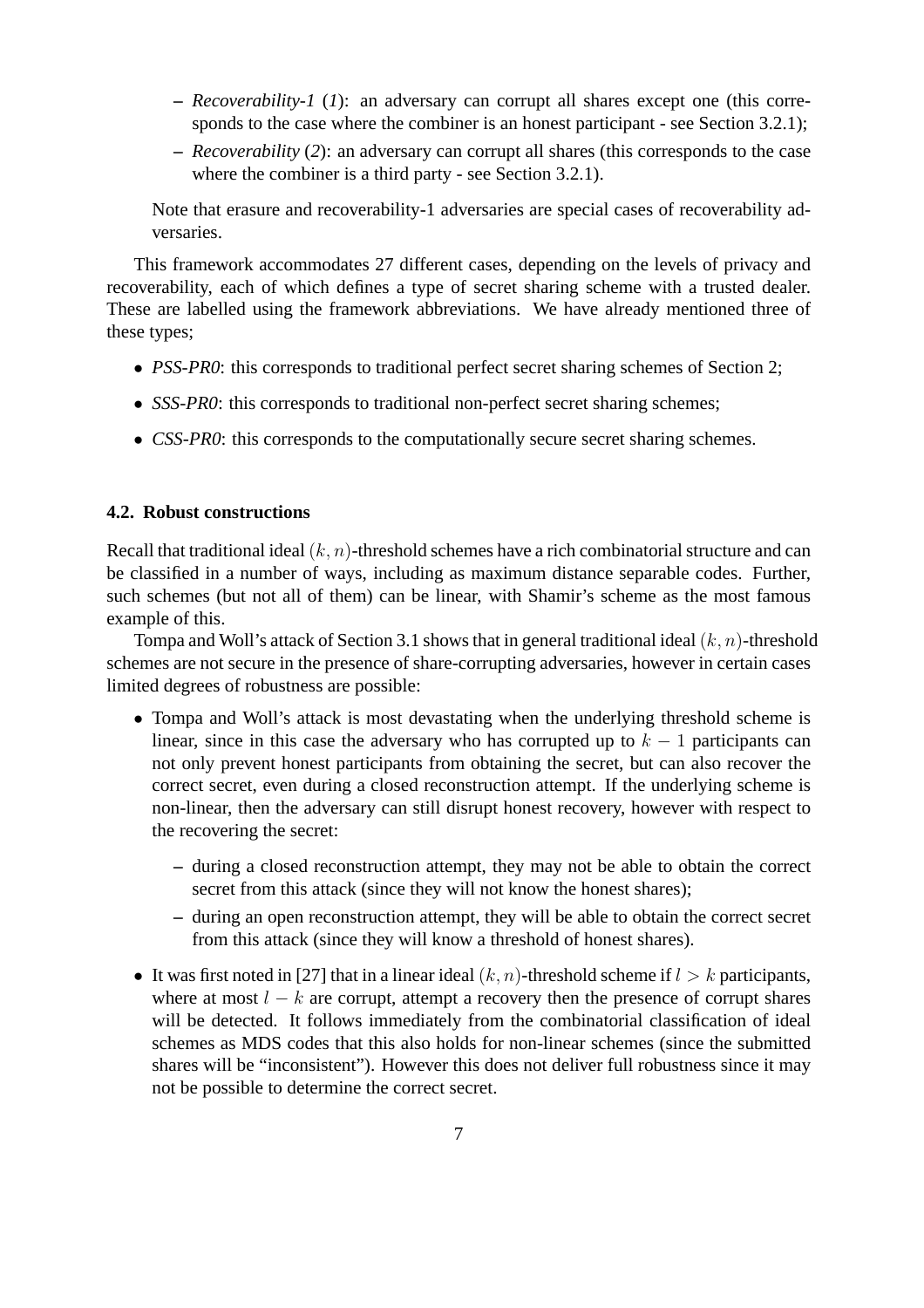- However it was also noted in [27] that in a linear ideal  $(k, n)$ -threshold scheme if  $l > k$ participants, where at most  $(l - k)/2$  are corrupt, attempt a recovery, then the corrupt shares can be identified and corrected, providing a type of robust PSS-PR2 scheme. It was observed in [32] that this also extends to non-linear schemes.
- Tompa and Woll [41] proposed a method of adapting traditional  $(k, n)$ -threshold schemes to make them robust. This required a massive increase in share size and multiple rounds (each of which involves a reconstruction attempt of a different  $(k, n)$ -threshold scheme). While fairly impractical, this scheme is an example of a robust PSS-SR1 secret sharing scheme. (As observed in [3] this is more than just SR1, since it is also simultaneously a PSS-PR0 scheme.)

# **5. Detecting and identifying cheaters**

Recall the Tompa and Woll attack described in Section 3.1 and its three undesirable outcomes. Robust secret sharing schemes overcome this attack by eliminating the first of these outcomes and allowing successful recovery of the secret in the presence of an adversary who can corrupt shares. Solutions of this type are fairly heavy-handed and so it is worth considering weaker approaches which might be just as effective in certain application environments. We discuss two such approaches here:

- 1. *Secret sharing schemes with cheater detection* allow honest participants to detect any corrupt shares that have been submitted by an adversary.
- 2. *Secret sharing schemes with cheater identification* allow honest participants to detect and identify any corrupt shares that have been submitted by an adversary.

Secret sharing schemes with cheater identification (detection):

- Assume a trusted dealer.
- Honest participants are willing to sacrifice recovery of the secret if an adversary corrupts shares, so long as corrupt shares are identified (detected).
- The main recoverability goal of the adversary is to prevent the correct secret from being reconstructed while remaining unidentified (undetected).
- Potentially allow the adversary to obtain the correct secret while the honest participants do not.

It is widely noted that addressing these problems in computationally-secure environments could be handled by using mechanisms such as digital signatures. Thus the bulk of research on these types of secret sharing schemes has concentrated on the information-theoretic environment. This capability, not surprisingly, comes at a cost. This cost is typically that the schemes:

• *Have large shares*: Each participant is equipped with extra information that allows him to recognise malicious behaviour.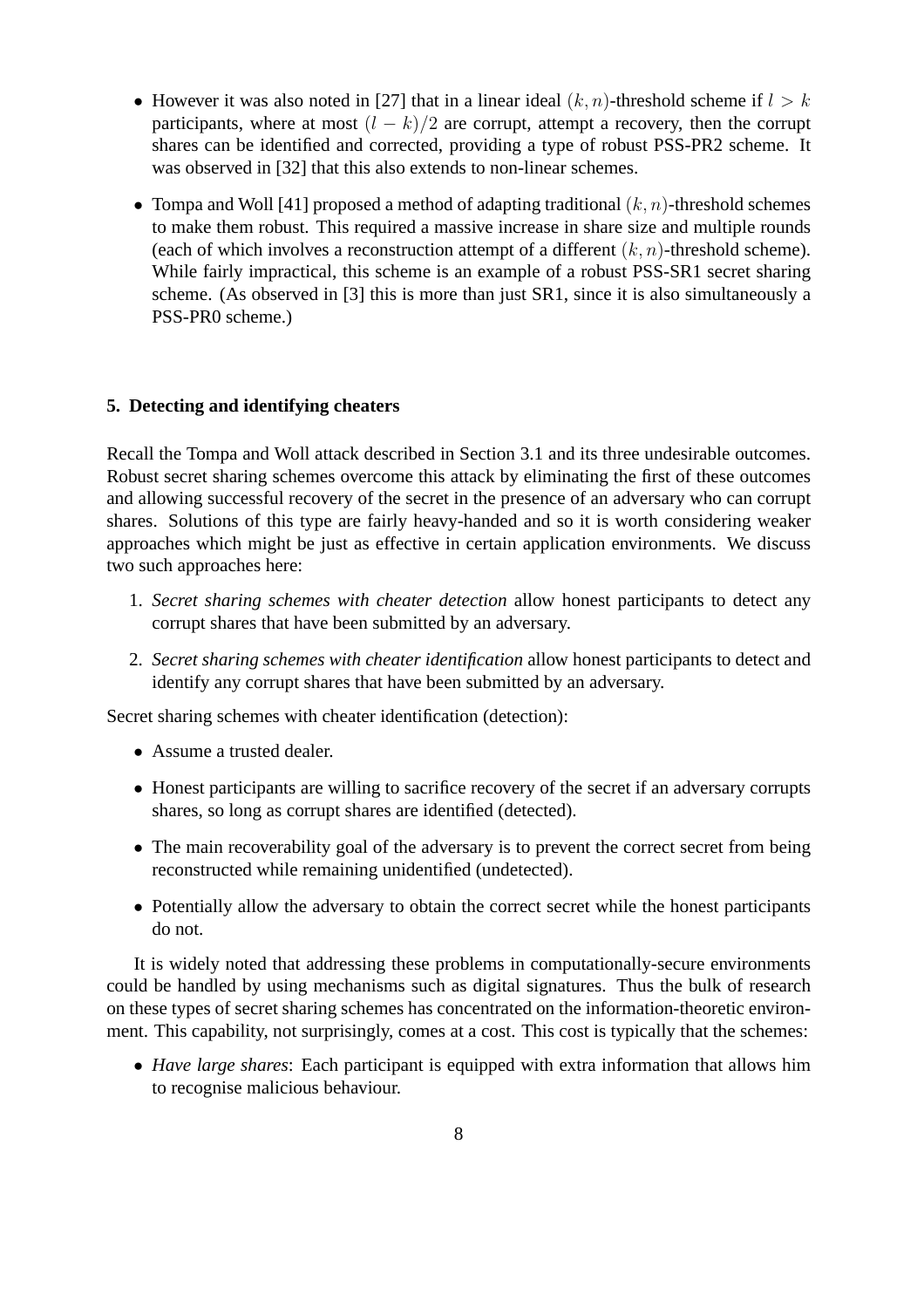• *Require extra cooperation*: Need more than a minimum coalition of participants to cooperate in a recovery attempt.

### **5.1. Secret sharing schemes with cheater detection**

The weakest approach is just to require detection of malicious behaviour. Indeed Tompa and Woll [41] proposed a (fairly expensive) fix for their attack (see Section 3.1) that does precisely this. We also observed in Section 4.2 that an ideal  $(k, n)$ -threshold scheme can detect t cheating participants if  $k + t$  participants (at most t of whom are cheating) collaborate. As noted for cheater correction, this is more cooperation than the scheme was originally designed to support.

In [10], it was shown that in order to restrict the probability of an adversary who has corrupted k – 1 shares (and wants to deceive an honest participant) from escaping detection to  $\epsilon$ , in a perfect  $(k, n)$ -threshold scheme, it is necessary to increase the lower bound on each participant's share size  $|S_i|$  from  $|S|$  (in traditional perfect secret sharing schemes) to  $\frac{|S|}{\epsilon}$ . This bound was derived under the (perhaps unlikely) assumption that the adversary somehow knows the correct secret before they commence their attempt to deceive the honest participant. We will describe schemes that provide cheater detection under this assumption as *informed* and the more likely situation that cheating participants do not know the secret as *uninformed*. Note that such schemes have been rather ambiguously defined as *robust* and *secure* in some of the previous literature such as [9], and cryptically as being based on the *CDV assumption* and the *OKS assumption* in the likes of [29].

In [30], the bound for informed schemes was improved to:

$$
|\mathcal{S}_i| \geq \frac{|\mathcal{S}| - 1}{\epsilon^2} + 1,
$$

and a bound for uninformed schemes was given as:

$$
|\mathcal{S}_i| \geq \frac{|\mathcal{S}| - 1}{\epsilon} + 1.
$$

A family of uninformed  $(k, n)$ -threshold schemes with cheater detection probability  $\epsilon = 1/|\mathcal{S}|$ was then constructed using combinatorial objects called *difference sets* that meet the uninformed bound. Both these bounds easily generalise to perfect secret sharing schemes that are not threshold schemes, in which case rather than being concerned with up to  $k - 1$  adversaries, we are concerned with adversaries of the form  $A \setminus \{P\}$  (where A is a minimal authorised set and  $P \in A$ ) trying to cheat participant P.

Two generic techniques were given in [9] that allow a linear secret sharing scheme for any access structure to be converted into a secret sharing scheme that can detect cheating participants.

- To construct an informed scheme, each participant is given three separate shares:
	- 1. a share of the real secret  $k$ ;
	- 2. a share of a random value  $r$ ;
	- 3. a share of the product  $kr$ .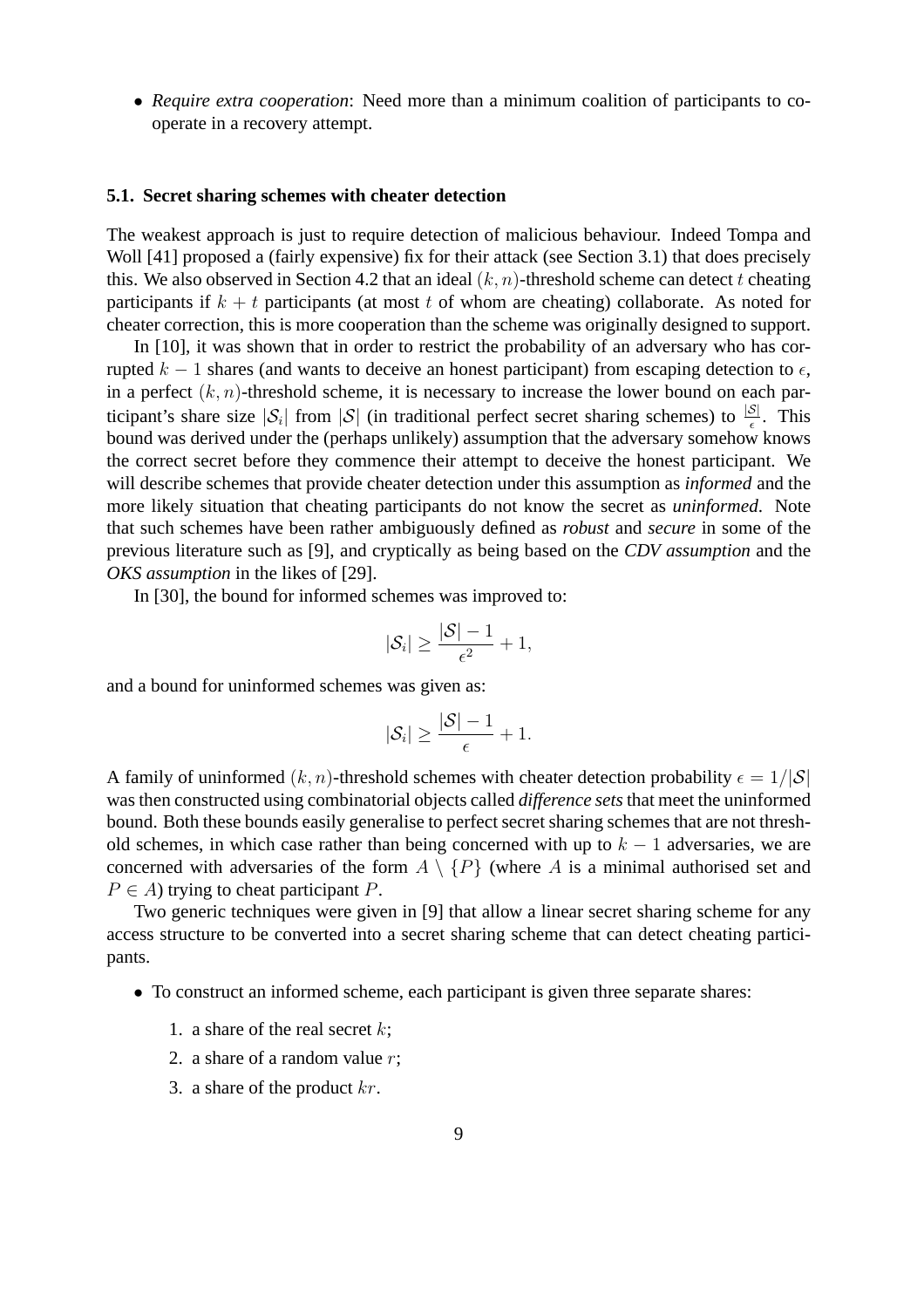During a recovery attempt, all three values are recovered and it is checked whether the third secret is the product of the first two.

- To construct an uninformed scheme, each participant is given two separate shares:
	- 1. a share of the real secret  $k$ ;
	- 2. a share of the square  $k^2$  of the real secret.

During a recovery attempt, both values are recovered and it is checked whether the second is the square of the first.

As for the scheme of [30], in each of these cases the chances of cheating participants getting past the check is  $1/q$ , where  $q = |\mathcal{S}|$ . The equivalent share size bounds from [30] for these cases are  $q^3 - q^2 + 1$  and  $q^2 - q + 1$ . Thus with share sizes of  $q^3$  and  $q^2$ , the generic schemes of [9] are close to optimal.

An alternative technique for building informed schemes that are secure against cheating for any access structure was proposed in [29] (and later corrected in [2]) which involves using a linear secret sharing scheme to issue each participant with a share of the genuine secret and a share of the key of a class of universal hash functions. Both the secret and the key are reconstructed and the latter is used to check the validity of the former. Two schemes are proposed. The first scheme has the same parameters to the informed scheme in [9]. The second scheme has the attractive property that it is configurable in the sense that the share size can be traded off against the cheating probability (unlike the previous schemes which fix this at  $\epsilon = 1/|\mathcal{S}|$ ). More precisely, for  $|S| = p^N$ , the second scheme has  $\epsilon = (N+1)/p$  and  $|S_i| = p^{N+2}$ . While this scheme does not meet the bound of [30], such schemes perform considerably better than any previous schemes for cases where  $\epsilon > 1/|\mathcal{S}|$ .

Note that the schemes of [9] and [29] have an advantage over the scheme of [30] in that they work for arbitrary probability distributions on the secret (whereas the scheme of [30] requires this distribution to be uniform).

All the schemes discussed thus far in this section assume that the adversary controls at most  $k-1$  shares of a  $(k, n)$ -threshold scheme. An adversary in control of at least k shares is powerful enough to obtain the secret on its own, however it is argued in [1] that they might still wish to fool another shareholder into believing that the secret is a different value. An informed scheme (and any scheme under these conditions is informed by default) is proposed in [1] that involves giving each participant a share in two Shamir  $(k, n)$ -threshold schemes plus a random number, where the random numbers serves as a "secret identity" and is used as the participant's  $x_i$  value in the second Shamir scheme.

#### **5.2. Secret sharing schemes with cheater identification**

A stronger alternative to countering the effectiveness of malicious participants is to build in a mechanism that, with high probability, identifies any participants who submit incorrect shares during a secret reconstruction attempt.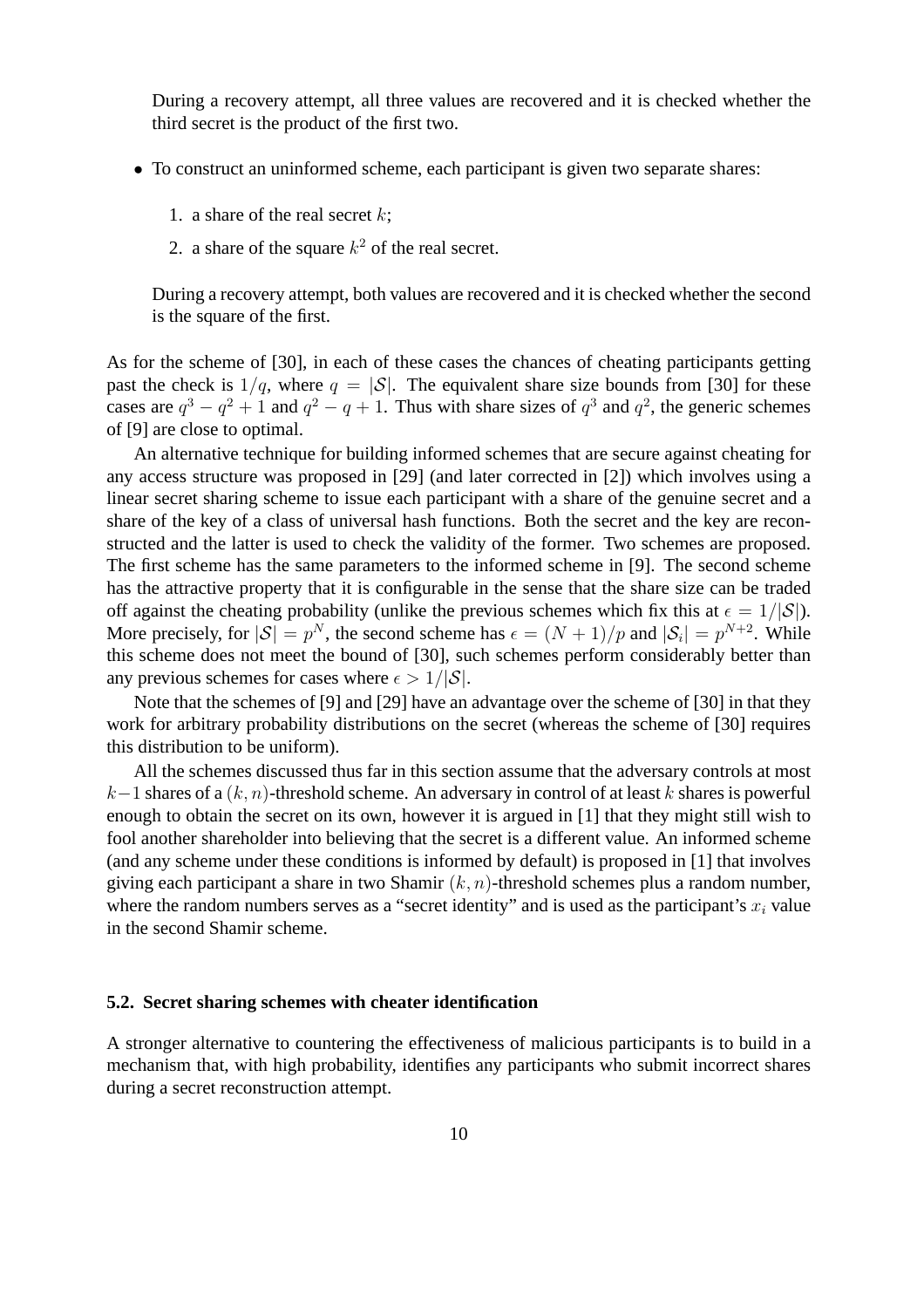As observed in Section 4.2, an ideal  $(k, n)$ -threshold scheme can identify t cheating participants, but only if  $k + 2t$  participants (at most t of whom are cheating) collaborate. This is more cooperation than the scheme was originally designed to support.

All the bounds proven for share size of schemes that provide cheater detection clearly also apply to those with cheater identification. However the known constructions for schemes with cheater identification capability have significantly larger shares than these bounds. In the schemes of [33] and [8], shares are of size  $|\mathcal{S}|^{f(n)}$  for a linear function of the number of participants n. In [26], a perfect  $(k, n)$ -threshold scheme was exhibited that for  $k \geq 3t + 1$  allows k participants to identify up to  $t$  cheaters and has the property that:

$$
|\mathcal{S}_i| \geq \frac{|\mathcal{S}|}{\epsilon^{t+2}},
$$

where  $\epsilon$  is the probability that up to t cheaters fail to be detected.

# **6. Almost robust secret sharing**

It is noted in [22] that a  $(k, n)$ -threshold scheme that can identify  $r < k/2$  cheaters can be used to create an "almost robust"  $(k, n)$ -threshold scheme that allows the honest participants to obtain the secret under certain circumstances. A generalised version of this conversion works by giving each participant one share in a  $(k, n)$ -threshold scheme that can identify r cheaters with secret  $k_1$ , and one share in a  $(k - r, n)$ -threshold scheme that can identify r cheaters with secret  $k_2$ . The real secret  $s = k_1 \oplus k_2$ . During a reconstruction attempt:

- 1. Participants submit their first shares and they are checked for the presence of cheaters (technically it suffices that a scheme with cheater *detection* is used for this stage). If cheaters are noted, then recovery is aborted.
- 2. If no cheaters are noted in the first stage, participants submit their second shares and they are checked for the presence of cheaters. Even if r cheaters are identified, the k−r honest participants can still recover  $k_2$ .
- 3. The secret s is computed from  $k_1$  and  $k_2$ .

This scheme, which was termed a *fairness* secret sharing scheme in [22], is "almost" a PSS-SR1 robust scheme. The reason that it is "almost" is that if the adversary decides to cheat during the first stage, then recovery is aborted and so nobody succeeds in reconstructing the secret.

# **7. Cheating immune secret sharing**

*Cheating immune secret sharing schemes* are secret sharing schemes which adopt a subtly different approach to addressing the problem of adversaries who can corrupt shares. The idea behind cheating immune secret sharing is to remove the benefit to an adversary of submitting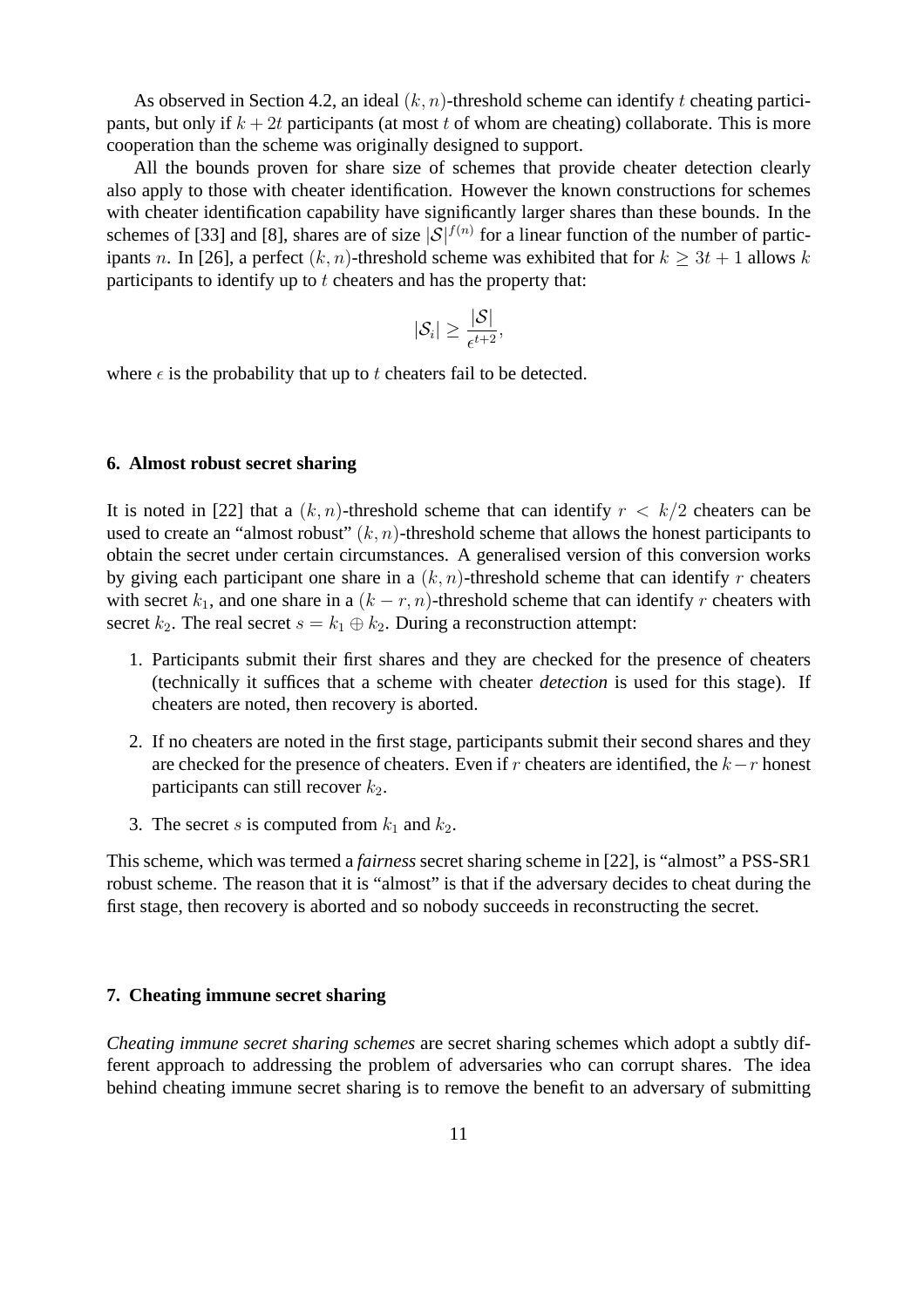corrupted shares, thus reducing the incentive of an adversary to attack the scheme solely to one of disruption without personal gain. Cheating immune secret sharing schemes:

- Assume a trusted dealer.
- Assume a third party (external) combiner.
- Honest participants are willing to sacrifice recovery of the secret if an adversary corrupts shares, so long as the adversary does not as a result have an advantage over the honest participants with respect to recovery of the genuine secret.
- The main recoverability goal of the adversary is to have more knowledge about the secret than a set of honest participants.
- If an adversary submits corrupted shares, then nobody obtains the secret.

Cheating immune secret sharing schemes were first proposed in [43]. An informationtheoretic setting was adopted and two notions were proposed: t*-cheating immune* if an adversary who submits t incorrect shares gains no advantage and a more general *strictly* t*-cheating immune* if an adversary who submits *up to t* incorrect shares gains no advantage. They were subsequently investigated in greater depth in [13], where some combinatorial properties of cheating immune schemes were proven, it was shown that cheating immune secret sharing schemes cannot be perfect, it was proven that t-cheating immune  $(n, n)$ -threshold scheme must have  $t < n/2$ and some constructions were given. By classifying cheating immune secret sharing schemes in terms of resilient functions, this bound is slightly improved in [6].

However the current research on cheating immune secret sharing schemes is very limited in scope since all schemes investigated thus far;

- 1. are  $(n, n)$ -threshold schemes;
- 2. have the secret and shares chosen from the same set (in this sense they are ideal but not perfect).

Using the notation of Section 4.1, the cheating immune secret sharing schemes studied to date would be classified as having SSS privacy and operate under recoverability (2) adversaries. However, they are not robust schemes since an adversary can prevent reconstruction of the secret.

# **8. Rational secret sharing**

*Rational secret sharing* models a scenario which involves:

- a trusted dealer:
- open reconstruction;
- participants are neither completely honest nor completely malicious.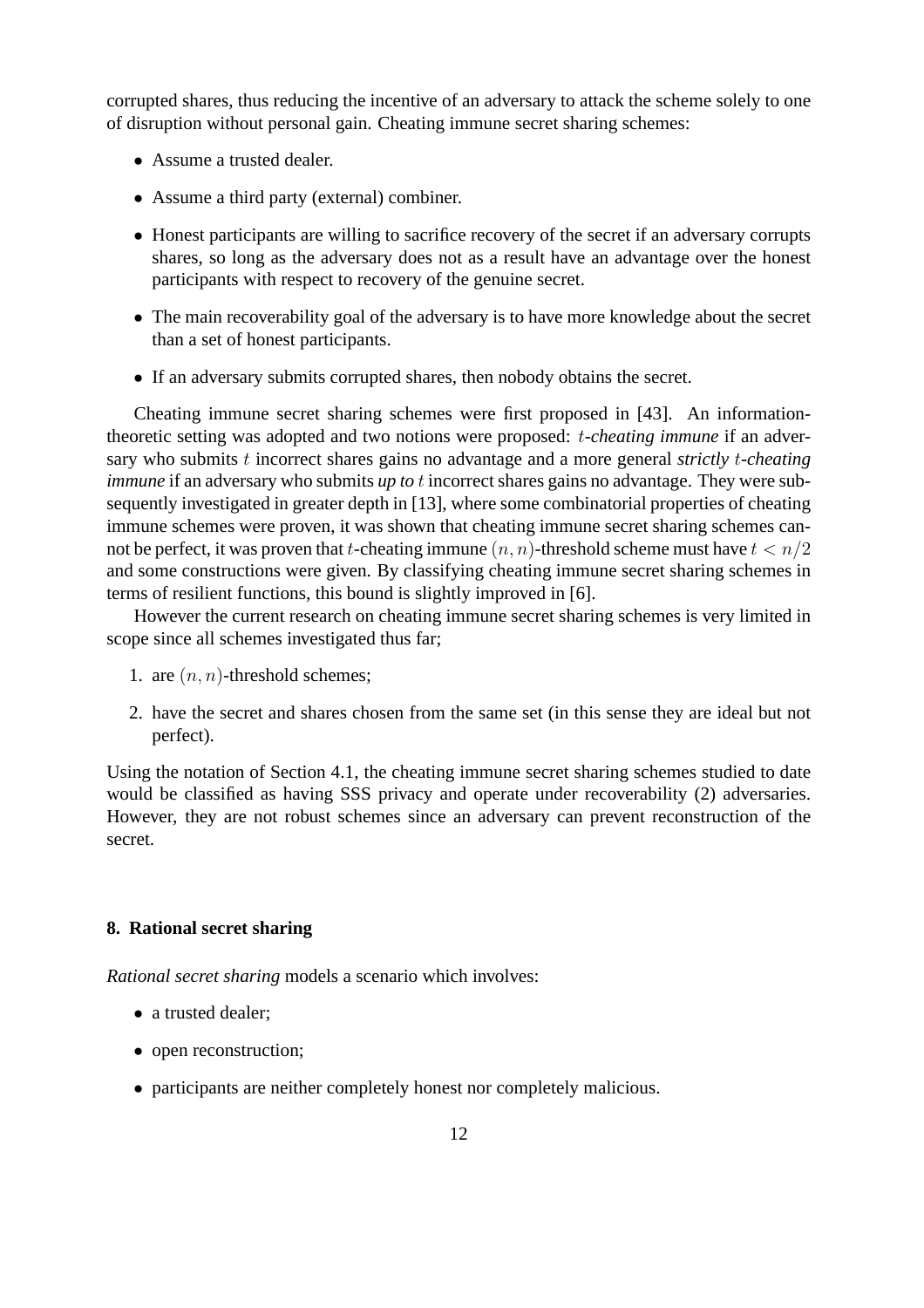With respect to the last property, the participants are described as *rational* because they generally want to recover the secret (this is their top priority) but will take the opportunity to cheat if it is in their interest (in particular they would prefer as few people to know the secret as possible). It is observed that in a traditional  $(t, n)$ -threshold scheme a good "rational" strategy for a participant is to wait for  $t - 1$  other participants to reveal their share. The participant then withholds its share and learns the secret, while the  $t - 1$  who revealed their shares remain one share short. The rational secret sharing scheme proposed in [19] involves a number of rounds controlled by a dealer. In each round the dealer either:

- 1. with probability  $\beta$  generates shares of a  $(t, n)$ -threshold scheme protecting the genuine secret  $s \in \mathcal{S}$ ,
- 2. with probability  $1 \beta$  generates shares of a  $(t, n)$ -threshold scheme protecting a random secret  $s' \in \mathcal{S}' \setminus \mathcal{S}$  for some larger set  $\mathcal{S}'$  that contains the set of genuine secrets  $\mathcal{S}$ .

After this has happened, participants who wish to take part broadcast their shares. It is shown in [19] that by choosing the correct parameters, this situation can be modelled by a game in which the "rational" strategy is to take part honestly. The game stops when in some round in which the dealer chose the first option, more than  $t$  participants broadcast their shares.

# **9. Verifiable secret sharing**

The adversaries that we have modelled thus far have not been able to corrupt the dealer of the secret sharing scheme. A *verifiable secret sharing scheme* (or *VSS*) is designed to tolerate an adversary who can corrupt the dealer and some of the participants. Verifiable secret sharing schemes:

- Do not assume a trusted dealer.
- Honest participants want to recover the secret even if an adversary corrupts the dealer and some shares.
- The main recoverability goal of the adversary is to prevent the correct secret from being reconstructed.

A VSS thus requires an additional algorithm called *Verify* to be run which allows participants to verify the validity of their shares (before making any reconstruction attempt). At the end of this algorithm, each participant output either decides to *accept* or *reject* its share. The algorithm must check for:

- *Consistency*: any authorised group of participants  $A \in \Gamma$  that all *accept* their shares will be able to reconstruct the same secret value  $u$ .
- *Correctness*: if the dealer was honest, then the above value u is the genuine secret.

A VSS is said to be:

- 1. *interactive*, if *Verify* involves participants exchanging messages between themselves.
- 2. *non-interactive*, if *Verify* only involves participants exchanging messages with the dealer.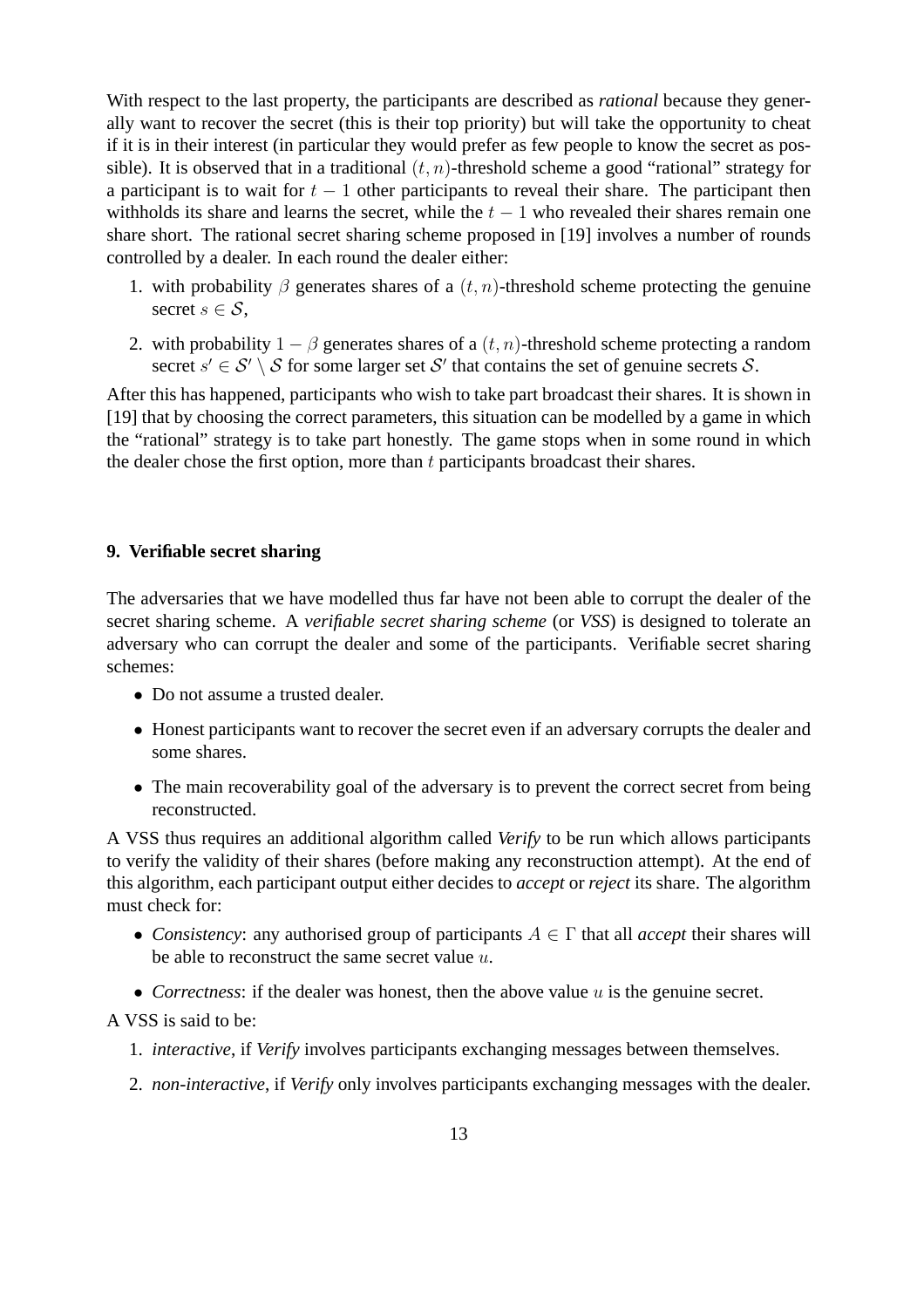## **9.1. Information-theoretically (interactive) secure VSSs**

Given that the dealer has potentially been corrupted, it is impossible to establish an informationtheoretically secure VSS without interactivity between honest participants. Hence, such schemes are proposed for interactive models, where not only there is a secure (private) channel between the (potentially corrupt) dealer and the participants, but also each pair of participants can communicate over their own secure channel.

Within this model, it is well-known that a VSS can only be established if the access structure Γ has the property that *no three subsets not in* Γ *span the entire participant set* (this is often referred to by saying that the *adversary structure*, which in this case is the compliment of the access structure, has the  $Q^{(3)}$  *property*). This result was first shown for  $(k, n)$ -threshold access structures in [4], where it equates to requiring that the number of adversaries is less than  $n/3$ , and for general access structures in [21].

An information-theoretic verifiable  $(k, n)$ -threshold scheme based on polynomials that is almost perfect was first given in [4]. In [38], a perfect verifiable  $(k, n)$ -threshold scheme was proposed that supports b < n/4 − 1 adversaries. This scheme is based on *symmetric bivariate* polynomials.

In [12], a general construction for converting any linear secret sharing scheme with a  $Q^{(3)}$ access structure  $\Gamma$  into an information theoretically secure VSS for  $\Gamma$  was demonstrated. This construction generalises the threshold construction of [38].

An interesting observation is made in [14] concerning the general construction in [12]. Given that the dealer is potentially corrupt, any system parameters produced by the dealer need to be checked as genuine. The construction in [12] relies on the publicly-known generator matrix G being "genuine". The VSS "proves" that the shares issues are consistent with respect to G, but does G actually realise the stated access structure  $\Gamma$ ? In [14], it is shown that this is indeed a very hard problem. Note that this problem does not arise for the special case of  $(k, n)$ -threshold schemes since the generator matrix G in this case is easily "recognisable".

In [28], a relationship between information-theoretic secure VSSs and a class of errorcorrecting codes known as *error-set correcting codes* is observed. Finally, some work can been undertaken into designing interactive verifiable schemes with minimal round complexity [17, 18].

## **9.2. Computationally secure VSSs**

To have a fully information-theoretically secure VSS places quite severe constraints on the resulting scheme. In particular:

- The scheme must necessarily be interactive.
- The number of tolerated adversaries is restricted.
- The schemes are relatively inefficient.

These problems can be overcome if we relax the security model to computational security. Note that there are two options for relaxing this security model: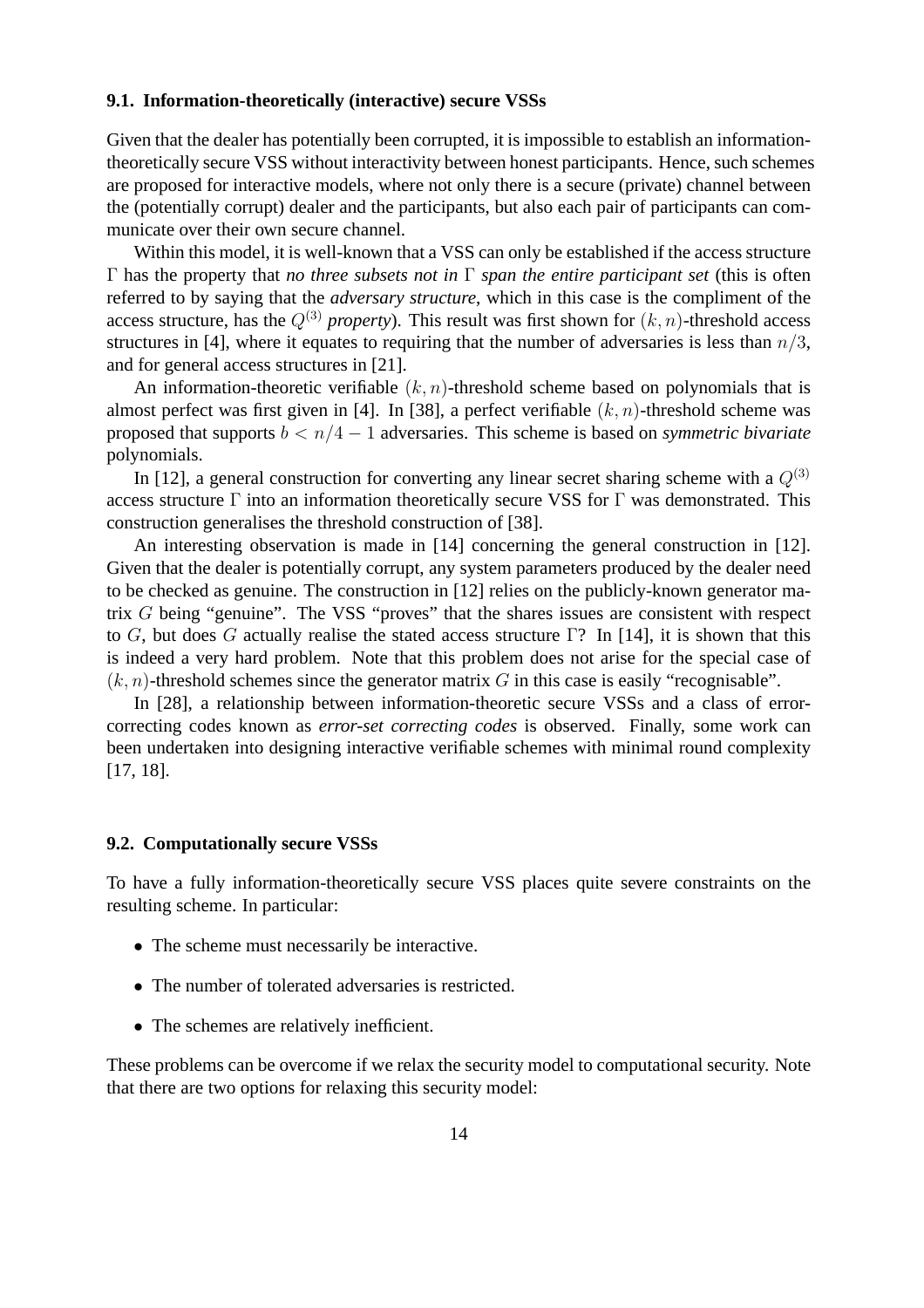- 1. The security of the underlying secret sharing scheme could be relaxed.
- 2. The security of the verifiability of the shares could be relaxed.

It is possible to relax the security model without relaxing *both* of these. This was demonstrated in two early VSS threshold schemes.

In the scheme of [16], the security of the underlying threshold scheme is relaxed but the verifiability is information-theoretically secure, whereas the underlying threshold scheme of [31] is information-theoretically secure (it is essentially the Shamir scheme), but the verifiability process is computationally secure. Both these schemes require the existence of secure (private) channels between the dealer and the participants. In [20], it is observed that the scheme of [31] generalises naturally to any linear secret sharing scheme for an arbitrary access structure.

Note that there have been a number of computationally secure interactive VSS schemes proposed in the literature [11], [39]. Such schemes offer potential efficiency advantages over information-theoretically secure schemes, but the requirement for interactivity would appear to limit their usefulness in comparison to non-interactive schemes.

### **9.3. Publicly-verifiable VSSs**

Note that one of the by-products of allowing interactivity in VSS schemes such as those in Section 9.1 is that at the end of the *Verify* process, a group of honest participants is not only assured of the validity of their own shares, but also those of the other honest participants. This property is lost when we move on to a non-interactive model, such as those in Section 9.2.

For this reason, *publicly verifiable* secret sharing schemes (*PVSS* schemes) were proposed in [36]. These schemes essentially replace the algorithm *Verify* with one called *Publicly-Verify*, which works by publishing asymmetrically encrypted shares and allowing the consistency check to be performed on these encrypted shares. Note that:

- 1. The shares are distributed to participants using asymmetric channels and so schemes are only as secure as the underlying asymmetric cryptosystem.
- 2. The consistency of the shares is literally *publicly* verifiable, since the consistency check can be done by entities not holding a share themselves.

Note that PVSS schemes are by definition non-interactive as previously defined. However they are often referred to as being *interactive* if *Publicly-Verify* requires interaction between participants and the dealer, and *non-interactive* if this is not required.

In fact, the very first VSS scheme proposed in [11] is actually a PVSS scheme. In [36], two PVSS schemes are proposed that are based on the ElGamal cryptosystem, but are based on unconventional security assumptions.

The PVSS scheme proposed in [34] is more efficient and has security based on the standard Diffie-Hellman assumption and its decisional variant. This scheme, which can be built onto any linear secret sharing scheme, is based on using zero-knowledge proofs of correctness of shares. An alterative PVSS scheme is proposed in [40] which is based on the VSS scheme of [31] and thus, in contrast to [34] has an underlying information-theoretically secure secret sharing scheme. Two PVSS schemes are proposed in [5], one for sharing a discrete logarithm and the other for sharing a factorisation.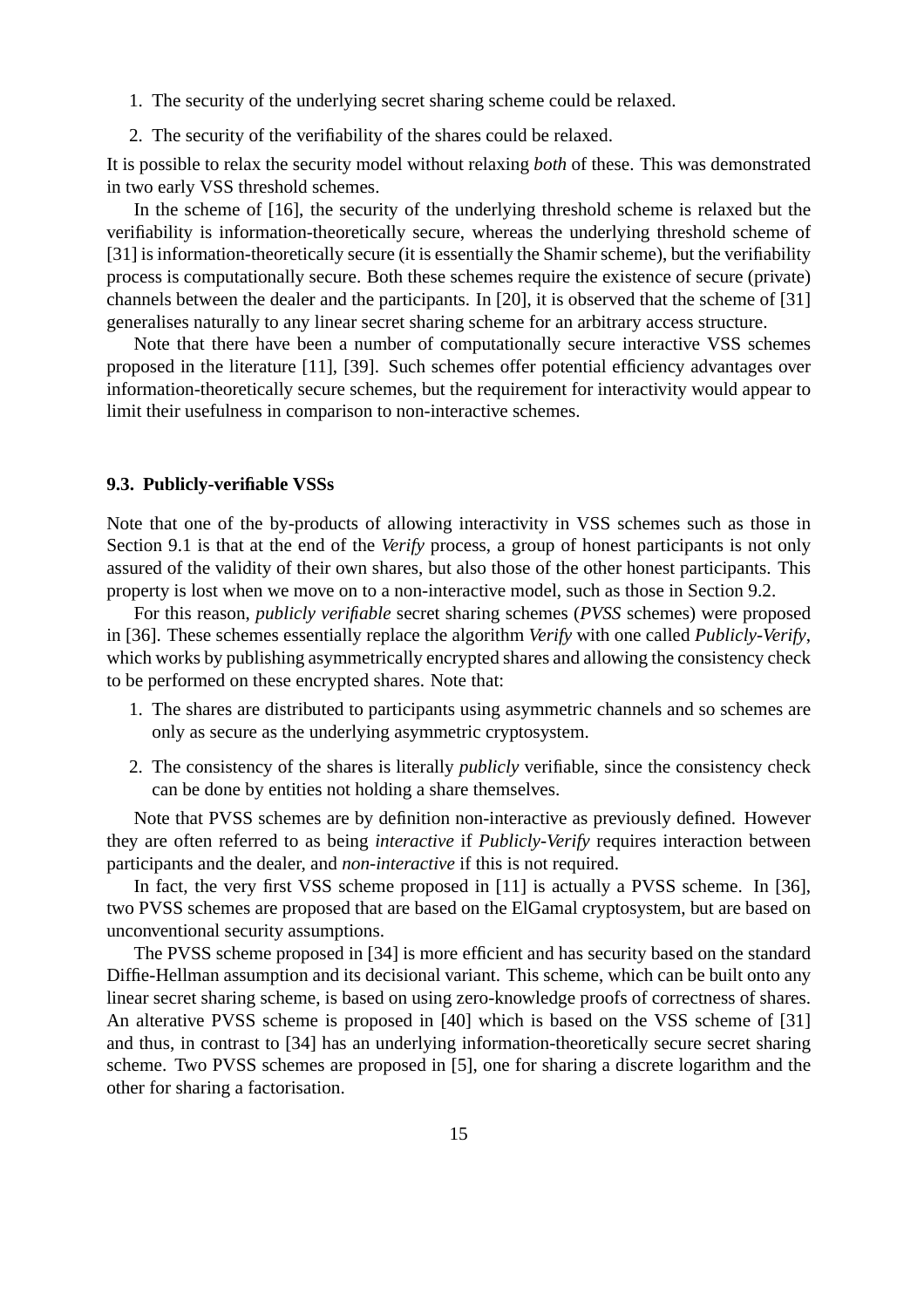# **10. Conclusions**

We have reviewed a range of flavours of secret sharing schemes, each of which is designed to combat a type of adversary who can do more "damage" than the adversary in the traditional secret sharing model. In each case, the additional capability to withstand more active attacks on the scheme comes at a price, either in terms of information storage, compromise in security model, or additional computational or communication requirements. Several of these schemes provide elegant applications of mathematical techniques. While we have sacrificed mathematical detail in this article, we have provided extensive pointers to the wider literature and attempted to set this very varied research area into a structured context that should aid entry into the field for new researchers.

There remain several gaps in the knowledge of secret sharing schemes under different adversarial models, particularly with regard to efficiency and optimisation of schemes under different adversarial assumptions. We can also expect further developments in the formalisation of models for such schemes, as only robust secret sharing schemes have been set in a framework compatible with much of the recent theoretical formalisation of other types of cryptographic primitive. There would thus seem to remain some room in this area for further application of interesting mathematical techniques to provide secret sharing schemes with the capability of coping with sophisticated adversarial behaviour.

#### **References**

- [1] T. Araki. Efficient  $(k, n)$  threshold secret sharing schemes secure against cheating from n−1 cheaters. In *ACISP 2007*, volume 4586 of *Lecture Notes in Computer Science*, pages 133–142. Springer-Verlag, 2007.
- [2] T. Araki and S. Obana. Flaws in some secret sharing schemes against cheating. In *ACISP 2007*, volume 4586 of *Lecture Notes in Computer Science*, pages 122–132. Springer-Verlag, 2007.
- [3] M. Bellare and P. Rogaway. Robust computational secret sharing and a unified account of classical secret-sharing goals. In *Proceedings of the 14th ACM Conference on Computer and Communications Security (ACM-CCS)*, 2007.
- [4] M. Ben-Or, S. Golwasser, and A. Widgerson. Completeness theorems for noncryptographic fault-tolerant distributed computation. In *Proceedings of ACM STOC '88*, pages 1–10, 1988.
- [5] F. Boudot and J. Traore. Efficient publicly verifiable secret sharing schemes with fast or delayed recovery. In *ICICS '99*, volume 1726 of *Lecture Notes in Computer Science*, pages 87–102. Springer-Verlag, 1999.
- [6] A. Braeken, V. Nikov, and S. Nikova. On cheating immune secret sharing. In *Proceedings of 25th Symposium on Information Theory in the Benelux*, pages 113–120, 2004.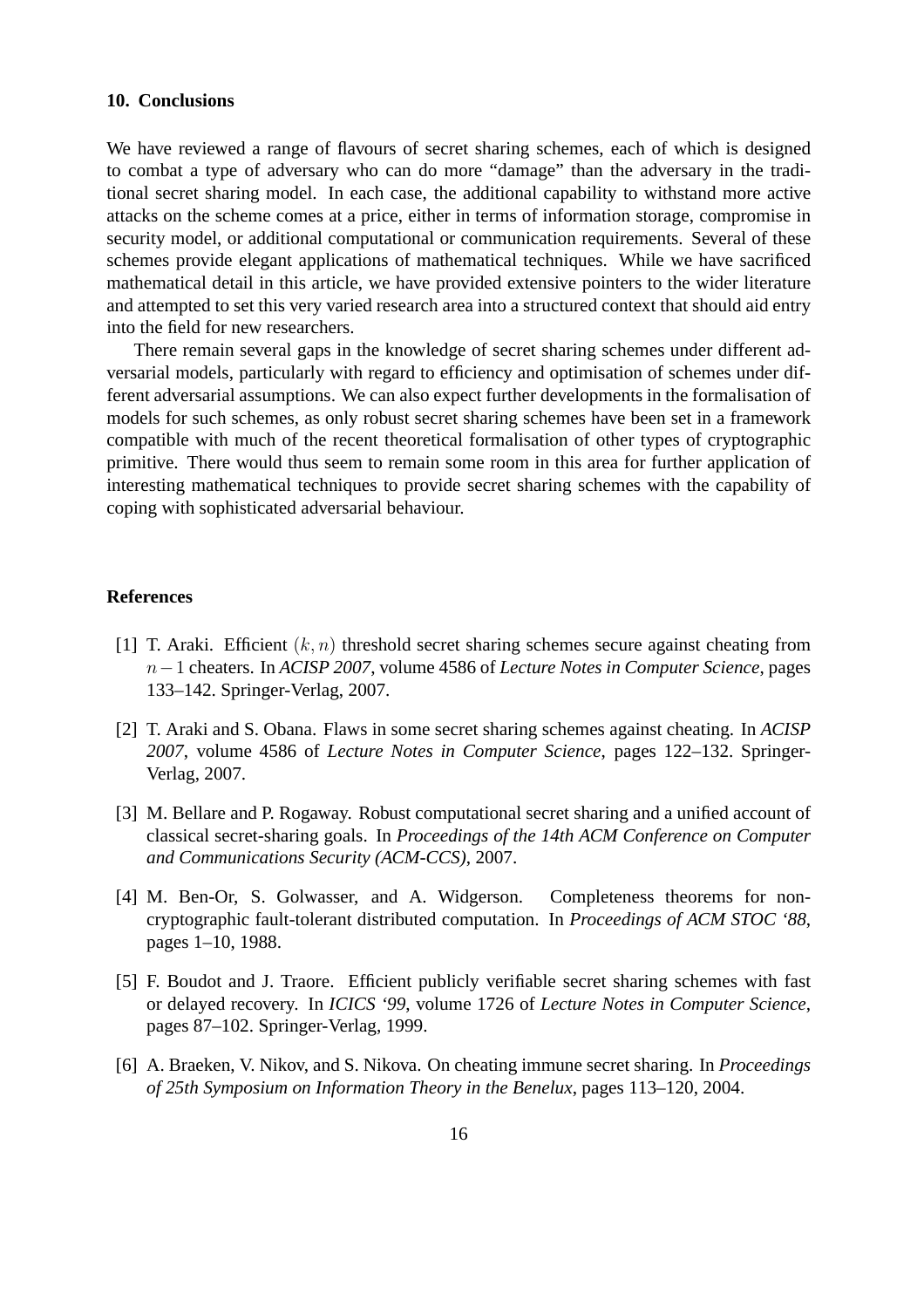- [7] E.F. Brickell. Some ideal secret sharing schemes. *J. Combin. Math. Combin. Comput.*, 9:105–113, 1989.
- [8] E.F. Brickell and D.R. Stinson. The detection of cheaters in threshold schemes. *SIAM Journal on Discrete Mathematics*, 4(4):502–510, 1991.
- [9] S. Cabello, C. Padró, and G. Sáez. Secret sharing schemes with detection of cheaters for general access structure. *Designs, Codes and Crytography*, 25:175–188, 2002.
- [10] M. Carpentieri, A. De Santis, and U. Vaccaro. Size of shares and probability of cheating in threshold schemes. In *Eurocrypt '93*, volume 765 of *Lecture Notes in Computer Science*, pages 118–125. Springer-Verlag, 1994.
- [11] B. Chor, S. Goldwasser, S. Micali, and B. Awerbuch. Verifiable secret sharing and achieving simultaneity in the presence of faults. In *FOCS '85*, pages 383–395, 1985.
- [12] R. Cramer, I. Damgard, and U.M. Maurer. General secure multi-party computation from any linear secret-sharing scheme. In *Eurocrypt 2000*, volume 1807 of *Lecture Notes in Computer Science*, pages 316–334. Springer-Verlag, 2000.
- [13] P. D'Arco, W. Kishimoto, and D.R. Stinson. Properties and constraints of cheatingimmune secret sharing schemes. *Discrete Applied Mathematics*, 154:219–233, 2006.
- [14] Y. Desmedt, K. Kurosawa, and T. Van Le. Error correcting and complexity aspects of linear secret sharing schemes. In *ISC 2003*, volume 2851 of *Lecture Notes in Computer Science*, pages 396–407. Springer-Verlag, 2003.
- [15] J. Greene, E. Karnin, and M. Hellman. On secret sharing systems. *IEEE Transactions on Information Theory*, IT-29:35–41, 1983.
- [16] P. Feldman. A practical scheme for non-interactive verifiable secret sharing. In *Proceedings of the 28th IEEE Symposium on the Foundations of Computer Science*, pages 427–437, 1987.
- [17] M. Fitzi, J. Garay, S. Gollakota, C. Pandu Rangan, and K. Srinathan. Round-optimal and efficient verifiable secret sharing. In *Theory of Cryptography*, volume 3876 of *Lecture Notes in Computer Science*, pages 329–342. Springer-Verlag, 2006.
- [18] R. Gennaro, Y. Ishai, E. Kushilevitz, and T. Rabin. The round complexity of verifiable secret sharing and secure multicast. In *Proceedings of the 33rd Annual ACM Symposium on Theory of Computing (STOC '01)*, pages 580–589, 2001.
- [19] S. Dov Gordon and J. Katz. Rational secret sharing, revisited. In *Security and Cryptography for Networks 2006*, volume 4116 of *Lecture Notes in Computer Science*, pages 229–241. Springer-Verlag, 2006.
- [20] J. Herranz and G. Saez. Verifiable secret sharing for general access structures, with application to fully distributed proxy signatures. In *Financial Cryptography 2003*, volume 2742 of *Lecture Notes in Computer Science*, pages 286–302. Springer-Verlag, 2003.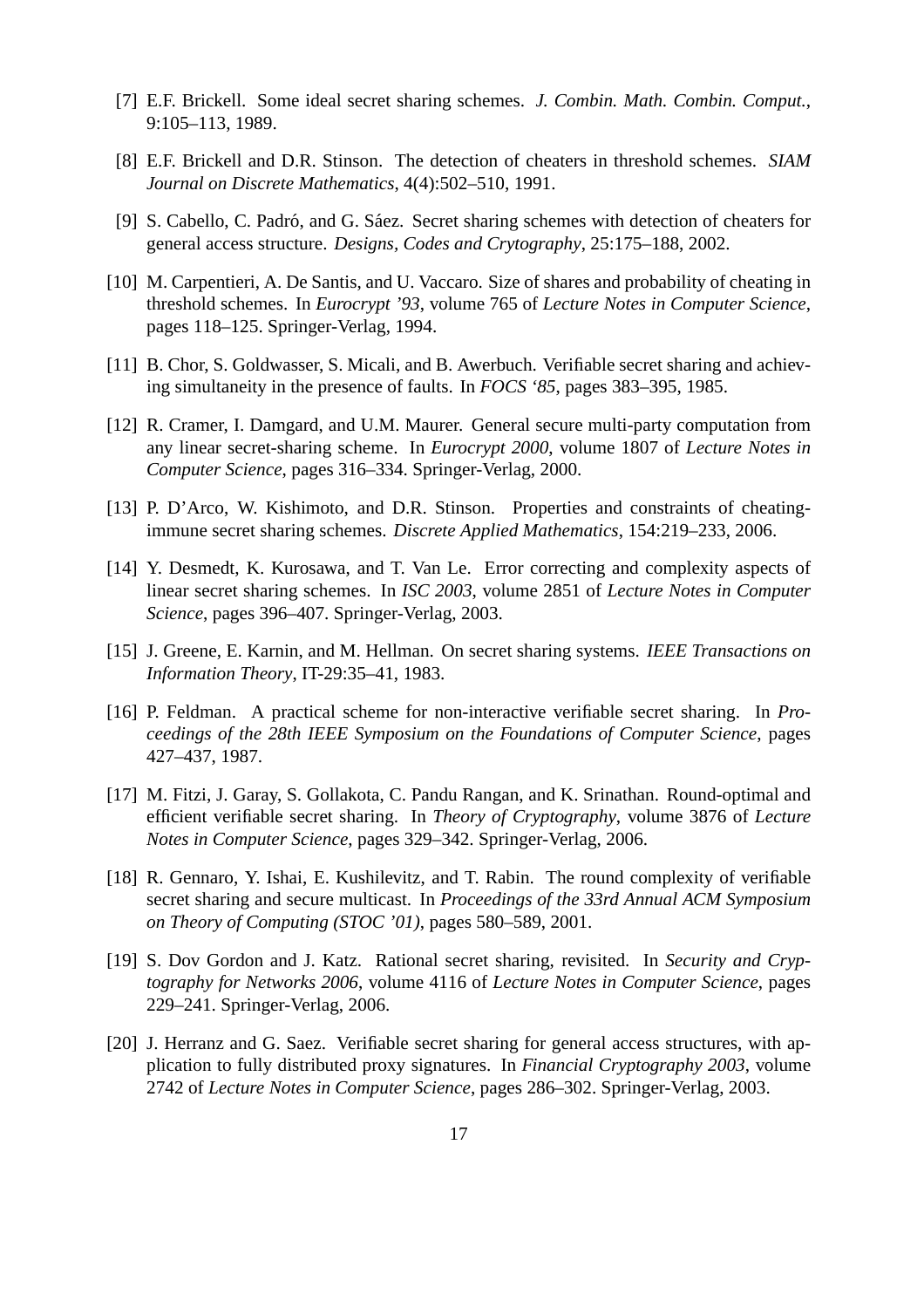- [21] M. Hirt and U. Maurer. Player simulation and general adversary structures in perfect multi-party computation. *Journal of Cryptology*, 13(1):31–60, 2000.
- [22] R.J. Hwang and C.-C. Chang. Enhancing the efficiency of  $(v, r, n)$ -fairness secret sharing schemes. In *Proceedings of 18th International Conference on Advanced Networking and Applications, AINA 2004*, pages 208–211, 2004.
- [23] W.-A. Jackson and K.M. Martin. Combinatorial models for perfect secret sharing schemes. *Journal of Combinatorial Mathematics and Combinatorial Computing*, 28:249– 265, 1998.
- [24] W.-A. Jackson, K.M. Martin, and C.M. O'Keefe. Geometrical contributions to secret sharing theory. *Journal of Geometry*, 79:102–133, 2004.
- [25] M. Karchmer and A. Wigderson. On span programs. In *Proceedings of the 8th Annual Structure in Complexity Theory*, pages 102–111, 1993.
- [26] Kaoru Kurosawa, Satoshi Obana, and Wakaha Ogata. t-cheater identifiable  $(k, n)$  threshold secret sharing schemes. *Lecture Notes in Computer Science*, 963:410–423, 1995.
- [27] R.J. McEliece and D.V. Sarwate. On sharing secrets and reed-solomon codes. *Communications of the ACM*, 24:583–584, 1981.
- [28] V. Nikov and S. Nikova. On a relation between verifiable secret sharing and a class of error-correcting codes. In *Proceedings of WCC 2005*, Electronic Notes in Discrete Mathematics, pages 372–382. Elsevier, 2005.
- [29] S. Obana and T. Araki. Almost optimum secret sharing shemes secure against cheating for arbitrary secret distribution. In *Asiacrypt '06*, volume 4284 of *Lecture Notes in Computer Science*, pages 364–379. Springer-Verlag, 2006.
- [30] W. Ogata, K. Kurosawa, and D.R. Stinson. Optimum secret sharing schemes secure against cheating. *SIAM Journal on Discrete Mathematics*, 20:79–95, 2006.
- [31] T.P. Pedersen. Non-interactive and information-theoretic secure verifiable secret sharing. In *Crypto '91*, volume 547 of *Lecture Notes in Computer Science*, pages 129–140. Springer-Verlag, 1992.
- [32] J. Pieprzyk and X.-M. Zhang. Ideal threshold schemes and mds codes. In *ICISC 2002*, volume 2587 of *Lecture Notes in Computer Science*, pages 253–263. Springer-Verlag, 2003.
- [33] T. Rabin and M. Ben-Or. Verifiable secret sharing and multiparty protocols with honest majority. In *Proceedings of 21st ACM Symposium on Theory of Computing*, pages 73–85, 1989.
- [34] B. Schoenmakers. A simple publicly verifiable secret sharing scheme and its application to electronic voting. In *Crypto '99*, volume 1666 of *Lecture Notes in Computer Science*, pages 148–164. Springer-Verlag, 1999.